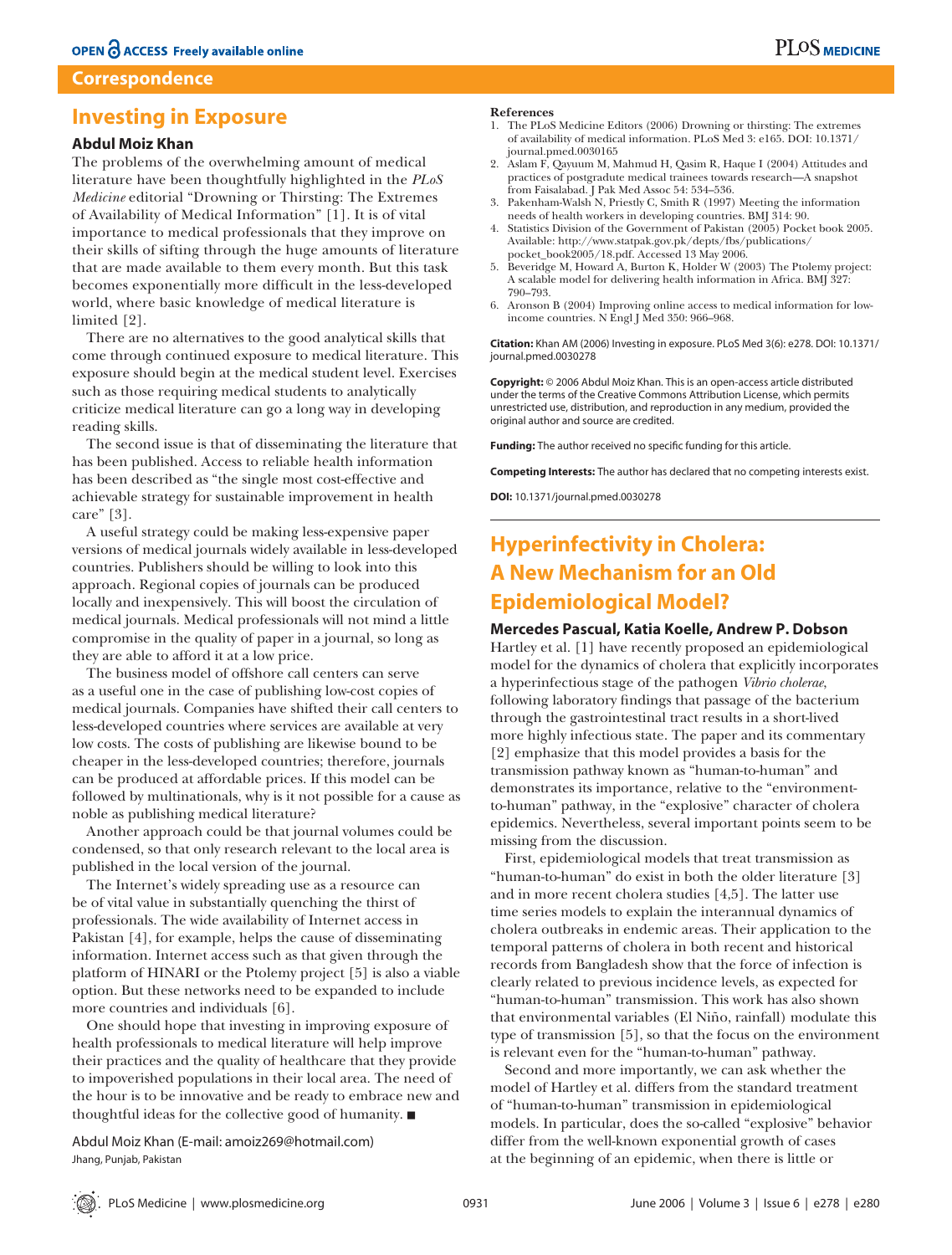no immunity built into the population? Inspection of the temporal scales involved in the dynamics tells us that this is not the case: we can collapse their treatment of transmission via a hyperinfectious stage into a more standard directtransmission formulation. This is because the dynamics of the hyperinfectious stage in the environment are much faster than that of the number of cases, with the average lifespan of a hyperinfectious bacterium (their variable BHI) being on the order of 5 h, whereas an infected individual (their variable I) continues to shed for approximately 5 d. Therefore, to a first approximation, BHI sees I as "constant" for a sufficient length of time to reach "equilibrium" for any given value of I. It follows that this "equilibrium" concentration of the hyperinfectious stage in the environment effectively tracks the size of the infected population; in other words, BHI is simply proportional to I. Simulations of the model with the parameter values of the Hartley et al. paper confirm this expectation for the whole course of an epidemic. We can then get rid of this variable and write the transmission rate as a function of the number of susceptibles and the number of infected individuals, as is traditionally done in epidemiological models. Thus, for purposes of modeling cholera epidemics, we do not need to explicitly represent the hyperinfectious stage, unless the questions and mechanisms we are examining are specifically about this stage (as was the case in Hartley et al.), and "explosive" behavior does not refer to a different type of dynamics than that of standard models for human-to-human transmission.

There is another way, however, in which the epidemics may have been called "explosive" by Hartley et al.: the growth rate of the epidemics in their model is much higher when "human-to-human" transmission becomes dominant relative to "environment-to-human" transmission. This brings us to the important epidemiological quantity known as R0, which measures the number of secondary cases produced by an infected individual in a pool of susceptibles, that is, at the beginning of an outbreak. Hartley et al. report a new formula for cholera's R0 (Equation 4 in their paper). There is an interesting discrepancy between Hartley et al.'s R0 estimate when "human-to-human" is dominant (R0, ~18) and the value we obtain for cholera data for Matlab, Bangladesh  $(R0, \sim 3)$  (unpublished result). Our estimate is close to the values Hartley et al. propose when "environmentto-human" transmission is dominant, even though our estimate is obtained from a model of "human-to-human" transmission. As far as we can tell from the information provided, the derived expression for R0 in Hartley et al. is an approximation. It appears to hold exactly when the dynamics of both the hyperinfectious and the environmental stage occur on fast temporal scales, quickly "equilibrating" and tracking the number of cases. While this assumption, as we have argued, applies to the hyperinfectious stage, it does not to the environmental one, as demonstrated by similar model simulations. Hartley et al.'s expression for R0 would then overestimate the reproductive number of the disease, making it more explosive than it is (see Figure 4 in the paper).

The discrepancy in our estimates has an important consequence: while an epidemic declines from a depletion of susceptibles in the Hartley et al. model, the seasonal outbreaks we observe in Bangladesh are curtailed prior to a significant depletion of susceptibles [5]. This implies that the transmission rate must effectively be decreasing as the

epidemic peaks. Indeed, recent observations of vibriophage dynamics in Bangladesh have given rise to the hypothesis that seasonal outbreaks may be self-limiting due to amplification of *Vibrio*-specific phage [6,7]. The dynamics of phage predation are a likely mechanism for the observed reduction in cholera transmission rate at the end of seasonal outbreak.

Despite these differences, both our analyses and Hartley et al.'s model accentuate the need to consider some variant of "human-to-human" transmission to explain cholera dynamics. An important issue is therefore what we should call "human-to-human" transmission. Clearly, the categorization of the two routes of transmission ("human-to-human" and "environment-to-human") is a simplification, albeit useful for the purpose of modeling the disease, that considers only the two extremes of a continuous axis defined by the strength of the feedback between (previous) cases and transmission rate and by the different temporal scales of transmission. For the "environment-to-human" type, this feedback is weak (in the extreme, nonexistent) as the bacterium concentration in the environment becomes dominated by its survival, population growth, environmental drivers, and the stochastic nature of these processes. At the other extreme, the feedback is strong and the transmission rate is a function of cases. This definition is more general and more practical than the one that restricts "human-to-human" transmission to that mediated by the hyperinfectious state. For issues of control, the more general definition appears more relevant, unless we are considering control measures that would specifically target the concentration of the hyperinfectious stage.

Many open questions remain on the modeling of cholera in connection to transmission pathways. For example, early-warning systems and associated predictive models for endemic and epidemic regions remain to be developed and tested. In contrast, the importance of sanitary conditions, sewage treatment, and clean water for cholera prevention and eradication has been known for a very long time. Nevertheless, cholera is today in its seventh pandemic and, as a "disease of poverty" [8], continues to represent a significant public health burden around the world. Neither an exclusive focus on the environment nor an emphasis on socio-economic factors alone is sufficient to address the cholera problem today. Developing a better mechanistic understanding of the factors that initiate, amplify, and defuse regular seasonal outbreaks in endemic areas and irregular "epidemic" outbreaks in others should prove valuable to develop viable control strategies for this and other enteric diseases.

Mercedes Pascual (E-mail: pascual@umich.edu) Department of Ecology and Evolutionary Biology University of Michigan

Ann Arbor, Michigan, United States of America

### Katia Koelle

Center for Infectious Disease Dynamics Pennsylvania State University University Park, Pennsylvania, United States of America

#### Andrew P. Dobson

Department of Ecology and Evolutionary Biology Princeton University Princeton, New Jersey, United States of America

#### **References**

1. Hartley DM, Morris JG, Smith DL (2006) Hyperinfectivity: A critical element in the ability of *V. cholerae* to cause epidemics? PLoS Med 3: e7. DOI: 10.1371/journal.pmed.0030007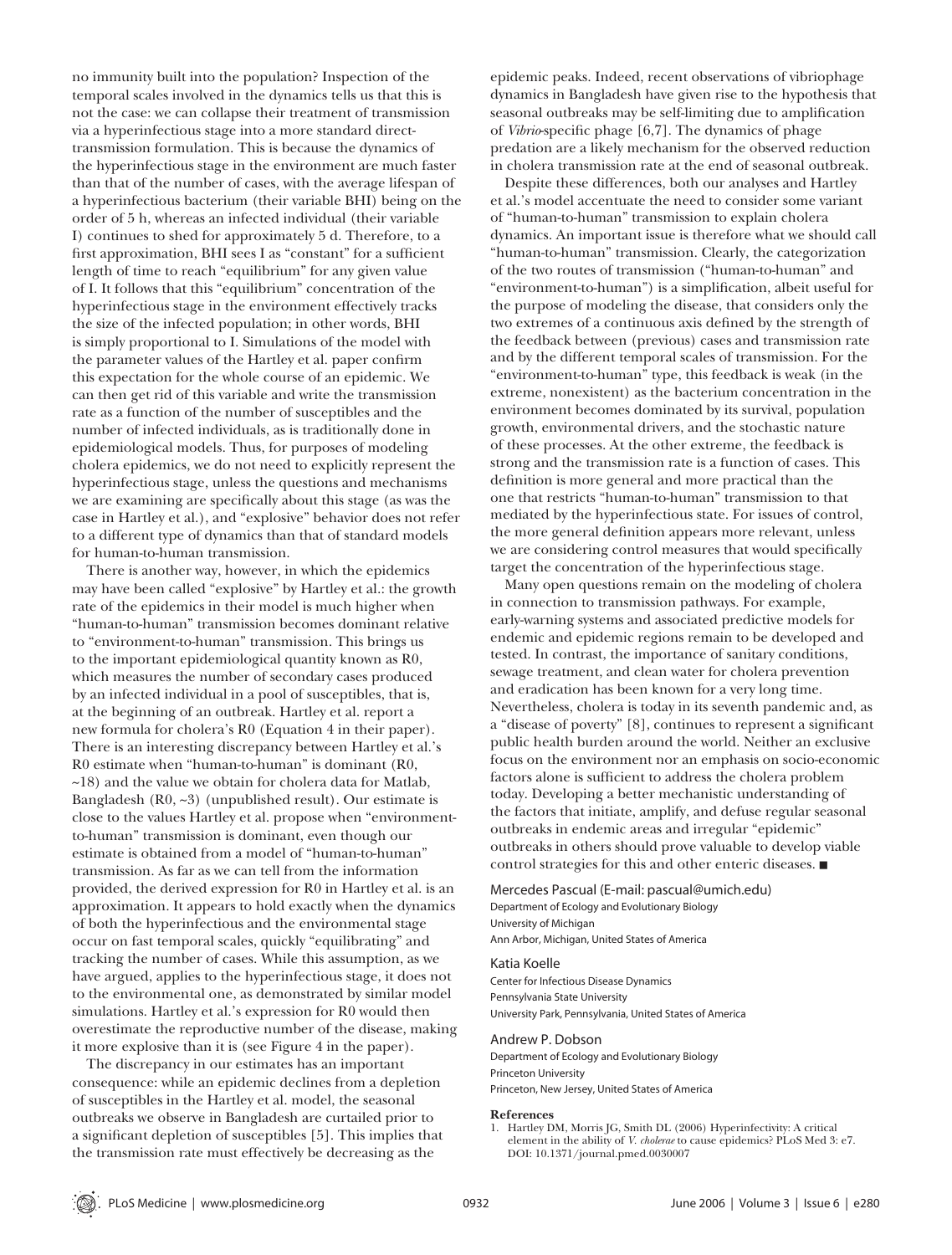- 2. Codeco CT, Coelho FC (2006) Trends in cholera epidemiology. PLoS Med 3: e42. DOI: 10.1371/journal.pmed.0030042
- 3. Cvjetanovic B (1982) The dynamics of bacterial infections. In: Anderson RM, editor. Population dynamics of infectious diseases, theory, and applications. New York: Chapman and Hall. pp. 38–65.
- 4. Koelle K, Pascual M (2004) Disentangling extrinsic from intrinsic factors in disease dynamics: A nonlinear time series approach with an application to cholera. Am Naturalist 163: 901–913.
- 5. Koelle K, Rodo X, Pascual M, Yunus M, Mostafa G (2005) Refractory periods to climate forcing in cholera dynamics. Nature 436: 696–700.
- 6. Faruque SM, Naser IB, Islam MJ, Faruque AS, Ghosh AN, et al. (2005) Seasonal epidemics of cholera inversely correlate with the prevalence of environmental cholera phages. Proc Natl Acad Sci U S A 102: 1702–1707.
- 7. Faruque SM, Islam MJ, Ahmad QS, Faruque AS, Sack DA, et al.(2005) Self-limiting nature of seasonal cholera epidemics: Role of host-mediated amplification of phage. Proc Natl Acad Sci U S A 102: 6119-6124.
- 8. Bonilla-Castro E, Rodriguez P, Carrasquilla G (2000) La enfermedad de la pobreza: El colera en los tiempos modernos. Santafe de Bogota: Ediciones Uniandes. 292 p.

**Citation:** Pascual M, Koelle K, Dobson AP (2006) Hyperinfectivity in cholera: A new mechanism for an old epidemiological model? PLoS Med 3(6): e280. DOI: 10.1371/ journal.pmed.0030280

**Copyright:** © 2006 Pascual et al. This is an open-access article distributed under the terms of the Creative Commons Attribution License, which permits unrestricted use, distribution, and reproduction in any medium, provided the original author and source are credited.

**Funding:** The authors acknowledge the joint support by the National Science Foundation–National Institutes of Health (Ecology of Infectious Diseases Grant EF 0430 120) and the National Oceanic and Atmospheric Administration (Oceans and Health Grant NA 040 AR 460019) (to MP).

**Competing Interests:** The authors have declared that no competing interests exist.

**DOI:** 10.1371/journal.pmed.0030280

# **Industry and Bioethics: What Price the Relationship?**

## **Mark Boyd, Wendy Rogers**

We read with interest the article by Mackie et al. entitled "Lessons on Ethical Decision Making from the Bioscience Industry" [1]. The authors recognise some study limitations, including the possibility of social desirability bias, but fail to address other limitations that in our view seriously weaken the paper.

Firstly, there is no discussion regarding an understanding of the use of the term "ethics" by the authors and bioscience companies. There appears to be an assumption that "ethics" is a straightforward term whose meaning would be agreed by all those engaged in the field. However, the requirements of business ethics, for example, may differ significantly from the requirements of healthcare ethics. When one considers issues such as priority-setting, environmental concerns, sales and marketing, and the like, it is not clear that the ethical imperatives of the bioscience and healthcare industries substantially overlap. This study engages with what might be defined as procedural issues, but ignores substantive philosophical issues. The latter may have been beyond the scope of the paper, but if this were the case, it should have been acknowledged.

Secondly, there is no comment upon the authors' industry links. These are disclosed in their listing of their competing interests and include receipt of industry funding, direct links with companies subject to study, and funding awarded by some of the involved companies after the study. However, there is no discussion of the potential for these links to interfere with study conduct and interpretation. The authors do acknowledge the debate regarding bioethics and links

with industry, but such acknowledgements cannot realistically compensate for the conflict of interest faced in the conduct of this particular study. Despite the growing literature on these links, there is no comprehensive analysis of industryassociated bioethics research [2,3]. We cannot therefore confidently claim that there is an observable industry bias in such research. There is, however, overwhelming evidence that bias favourable toward funders occurs in medical research and healthcare prescribing [4–6]. It would therefore seem naive to believe that bioethicists are in some way immune from factors that demonstrably lead to bias in other disciplines.

In addition to these omissions, the accompanying Perspectives commentary [7] neglects to discuss the implications of the conflicts of interest for the design, conduct, conclusions, and interpretation of the study. There was an allusion to these conflicts, but in this context we would have expected a review to be far more explicit regarding the potentially crucial importance of such conflicts.

Ethicists are wooed by industry precisely because their views and opinions carry weight. This currency will soon become valueless unless researchers, authors, reviewers, and journal editors take a strong stand for intellectual honesty and selfcritique in the presence of conflicts of interest.  $\blacksquare$ 

### Mark Boyd (E-mail: mark.boyd@fmc.sa.gov.au)

#### Wendy Rogers

The Flinders University of South Australia Bedford Park, Australia

#### **References**

- 1. Mackie JE, Taylor AD, Finegold DL, Daar AS, Singer PA (2006) Lessons on ethical decision making from the bioscience industry. PLoS Med 3: e129. DOI: 10.1371/journal.pmed.0030129
- 2. Turner L (2004) Bioethic\$ Inc. Nat Biotechnol 22: 947–948.
- 3. Elliott C (2005) Should journals publish industry-funded bioethics articles? Lancet 366: 422–424.
- 4. Wazana A (2000) Physicians and the pharmaceutical industry: Is a gift ever just a gift? JAMA 283: 373–380.
- 5. Bekelman JE, Li Y, Gross CP (2003) Scope and impact of financial conflicts of interest in biomedical research: A systematic review. JAMA 289: 454–465.
- 6. Lexchin J, Bero LA, Djulbegovic B, Clark O (2003) Pharmaceutical industry sponsorship and research outcome and quality: Systematic review. BMJ 326: 1167–1170.
- 7. Novas C (2006) What is the bioscience industry doing to address the ethical issues it faces? PLoS Med 3: e142. DOI: 10.1371/journal.pmed.0030142

**Citation:** Boyd M, Rogers W (2006) Industry and bioethics: What price the relationship? PLoS Med 3(6): e281. DOI: 10.1371/journal.pmed.0030281

**Copyright:** © 2006 Boyd and Rogers. This is an open-access article distributed under the terms of the Creative Commons Attribution License, which permits unrestricted use, distribution, and reproduction in any medium, provided the original author and source are credited.

Funding: The authors received no specific funding for this article.

**Competing Interests:** MB has received grants for conference attendance from Merck, F. Hoffman La Roche, and Gilead. He serves as an HIV advisory board member for Roche Australia. WR has no competing interests to declare.

**DOI:** 10.1371/journal.pmed.0030281

## **Authors' Reply**

We thank Boyd and Rogers for their comments [1] about our article "Lessons on Ethical Decision Making from the Bioscience Industry" [2].

In response to their first point, we would like to refer them to our book, entitled *BioIndustry Ethics*, on which our article was based [3]. In the introduction of the book, we provide a discussion about the intersection of traditional medical ethics and business ethics as well as business strategy and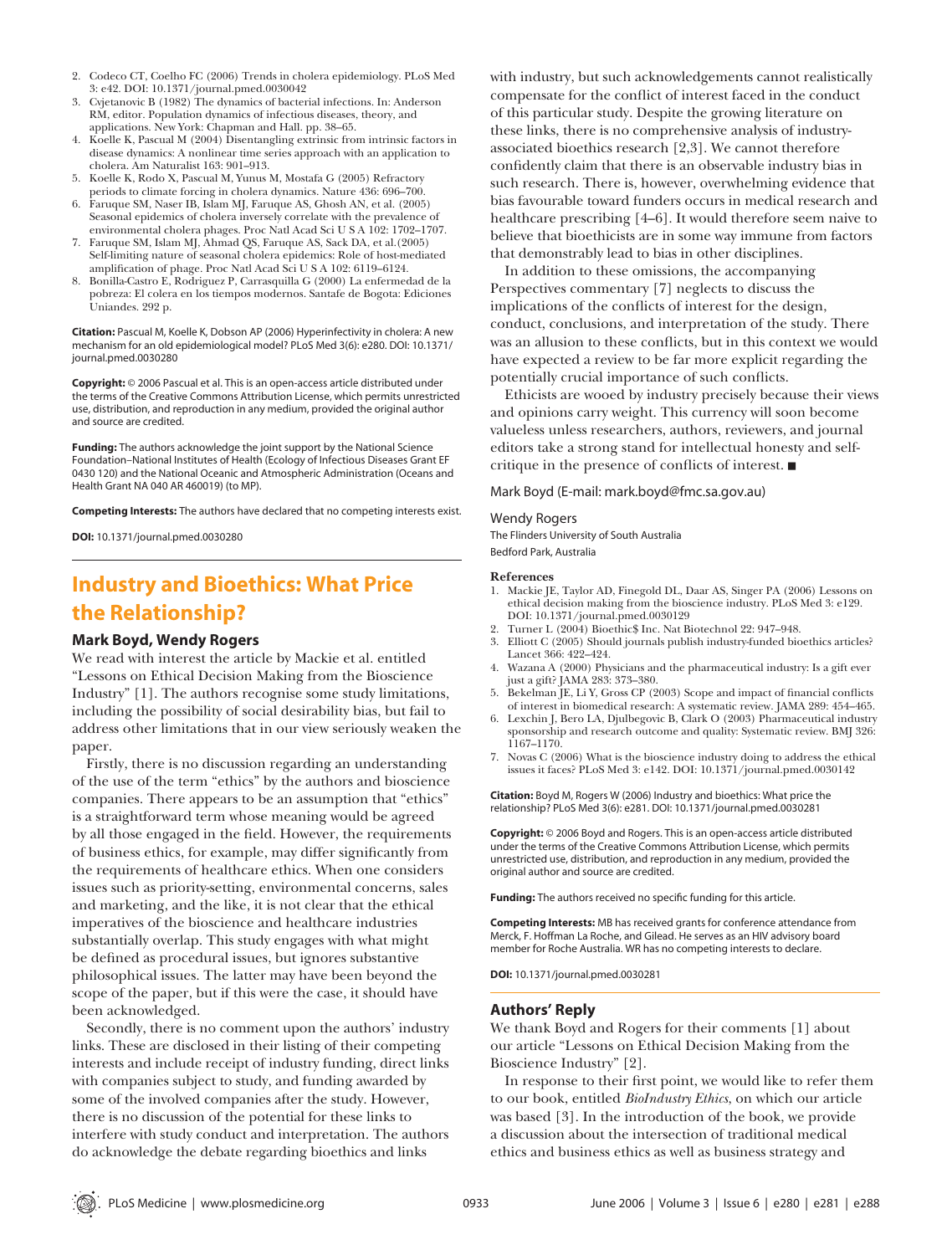explain that it is this intersection that is the focus of our study. The decisions made by management in bioscience companies (about what drugs to develop, where and how to conduct clinical trials, etc.) are not merely procedural but a combination of procedural and substantive ethical decisionmaking. We would also like to point out that the purpose of our article was to highlight the *mechanisms* being used by bioscience companies. It is our belief that by instituting processes that encourage ethical discussions (through an ethics department, an ethics advisory boards, with ethics education and forums for ethics discussion), management in bioscience companies will begin to make tough ethical decisions openly and consciously. We would like to reiterate that our primary audience for this article are decision-makers in bioscience companies who, as a first step, can learn from such approaches.

With respect to Boyd and Rogers' second point, as we write in the funding section of the paper, the primary funding for this study came from public sources. Moreover, as we also emphasise in our book, members of our research team with ties to a particular company did not participate in the case study of that company. Beyond our disclosing funding sources—which is, of course, necessary and appropriate—it is not clear what Boyd and Rogers are really asking for. They seem to feel our article is incomplete because it is missing an exegesis on how this funding might influence our results. In fact, we think they are trying to imply that it is inappropriate for anyone with industry funding to study ethical practices in industry. This is of course not the standard in clinical research: the standard is disclosure. But there is something more fundamental here. Our study is the very first, to our knowledge, to systematically document practices in bioscience companies with respect to ethical challenges. In clinical ethics, it took several decades after the advent of ethics committees for analogous studies to be conducted. Science has a simple solution to Boyd and Rogers' complaint—it's called replication. Boyd and Rogers themselves, or others, should roll up their sleeves and study industry practices rather than, like some bioethicists, simply cast aspersions about "intellectual honesty and self-critique." But the logical extension of Boyd and Rogers' critique is that people within companies—or with real-world experience of companies' attempts to address ethical challenges—would be ineligible to conduct studies aimed at improving companies' practices in response to ethical challenges. This is the type of Alice in Wonderland world that is the end result of Boyd and Rogers' world view. ■

Jocelyn E. Mackie

Andrew D. Taylor University of Toronto Joint Centre for Bioethics Toronto, Ontario, Canada

David L. Finegold Keck Graduate Institute of Applied Life Sciences Claremont, California, United States of America

## Abdallah S. Daar

Peter A. Singer (E-mail: peter.singer@utoronto.ca) University of Toronto Joint Centre for Bioethics Toronto, Ontario, Canada

#### **References**

- 1. Boyd M, Rogers W (2006) Industry and bioethics: What price the relationship? PLoS Med 3: e281. DOI: 10.1371/journal.pmed.0030281
- 2. Mackie JE, Taylor AD, Finegold DL, Daar AS, Singer PA (2006) Lessons on ethical decision making from the bioscience industry. PLoS Med 3: e129. DOI: 10.1371/journal.pmed.0030129
- 3. Finegold DL, Bensimon CM, Daar AS, Eaton M, Godard B, et al. (2005) BioIndustry ethics. New York: Elsevier Academic Press. 368 p.

**Citation:** Mackie JE, Taylor AD, Finegold DL, Daar AS, Singer PA (2006) Authors' reply. PLoS Med 3(6): e288. DOI: 10.1371/journal.pmed.0030288

**Copyright:** © 2006 Mackie et al. This is an open-access article distributed under the terms of the Creative Commons Attribution License, which permits unrestricted use, distribution, and reproduction in any medium, provided the original author and source are credited.

**Funding:** The funders and study companies did not participate in the writing or submission of this article.

**Competing Interests:** Researchers on the project team have had prior relationships with some of the companies studied. The Joint Centre for Bioethics in Toronto has received research support from Merck and, subsequent to this study, from the Oxford Health Alliance (of which Novo Nordisk is a founding member). PAS has received consulting funds from Merck Frosst and, subsequent to this study, from Genzyme Canada.

**DOI:** 10.1371/journal.pmed.0030288

# **To Fully Tackle the Gang of Four, Needs-Driven R & D Is Essential**

## **Els Torreele, Catherine Royce, Robert Don, Ann-Marie Sevcsik, Simon Croft**

We congratulate Hotez et al. [1] for a compelling and important paper that challenges the global health audience to address neglected tropical diseases affecting the poor and powerless in resource-poor settings. Full support should be given to the call for a global strategy to tackle the neglected "gang of four," which will add the most neglected tropical diseases to the well-known big three (HIV/AIDS, malaria, and TB).

For those neglected diseases for which adequate tools exist, a strategy of integrated chemotherapy linked to the big three could be the best way to reduce disease burden and diseaserelated deaths, as is convincingly argued by the authors in the case of helminth infections. However, this is a simplification of the situation we face for other neglected tropical diseases such as human African trypanosomiasis (HAT), Chagas disease, and Buruli ulcer. No adequate tools exist to diagnose and treat these fatal or severely debilitating conditions. The top priority therefore should be new and innovative research and development (R & D) to develop adequate treatments: simple and cheap diagnostics and safe, efficacious, easy-to-use, and affordable medicines.

In the case of HAT, current diagnosis is cumbersome and invasive, while the few existing drugs are old, toxic, difficult to use, and increasingly ineffective [2]. For visceral leishmaniasis, another fatal disease when left untreated, major treatment complications are invasive diagnostics, long durations of treatment (30 d), and drug resistance (up to 40% in India) [3]. No drugs even exist to treat patients with Buruli ulcer or chronic Chagas disease.

Several new initiatives are beginning to address these challenges. For instance, the Drugs for Neglected Diseases initiative (DNDi) (http:⁄⁄www.dndi.org) was launched in 2003 to develop new and field-adapted treatments for neglected diseases like HAT, leishmaniasis, and Chagas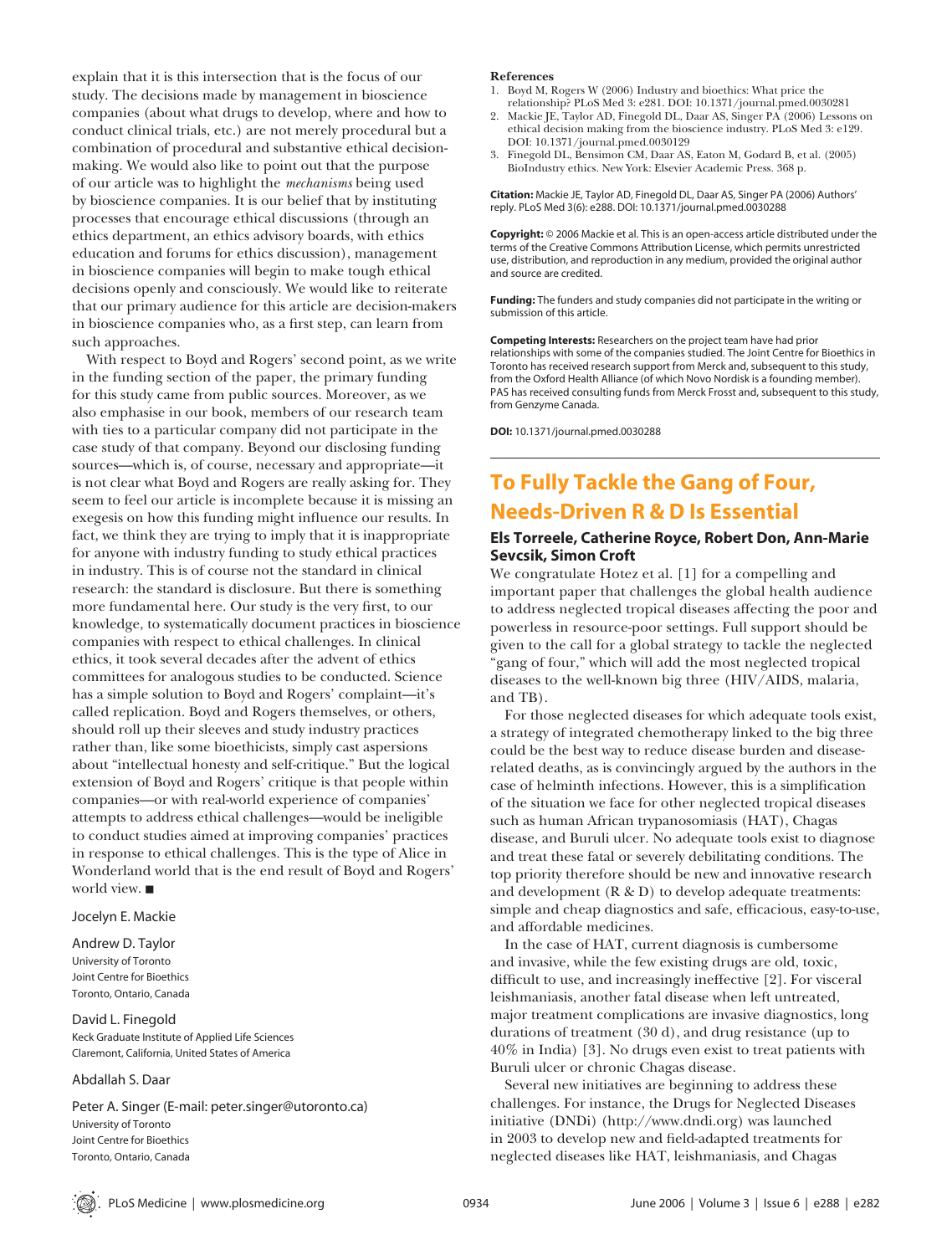disease. The Foundation for Innovative New Diagnostics recently initiated a new HAT diagnostics programme, and several groups in academia and pharma are increasing their R & D efforts in neglected tropical diseases. However, this is just a start. These efforts will only come to fruition if sustained support can be mobilized.

Needs-driven R & D for new tools is essential, as is government support for both R & D and implementation of effective interventions when available. In 2005, DNDi launched an international R & D appeal (http:⁄⁄www. researchappeal.org) that urges governments to set global public health priorities, to fund R & D for neglected diseases, and to provide new rules to stimulate essential health R & D. This effort builds on momentum gained over the past years to provide an international response to correct the fatal imbalance of adequate health tools for neglected diseases.

We hope all governments will sustain this momentum in May 2006 at the World Health Assembly, which will consider an essential health R & D resolution calling for a global framework to support needs-driven research and to set R & D priorities in the interest of public health, especially for the most neglected diseases [4]. The G8 summit in July provides an opportunity for those governments to financially commit to their 2005 pledge to support drug R & D for neglected diseases.

Hotez and colleagues have offered original proposals to increase the effectiveness of existing tools in the control of certain neglected tropical diseases outside of the big three. But to really tackle the gang of four, adequate and fieldadapted health tools must be available, and governments must prioritize needs-driven R & D for those diseases where no such tools exist.

Els Torreele

Catherine Royce

Robert Don

Ann-Marie Sevcsik (E-mail: amsevcsik@dndi.org)

Simon Croft Drugs for Neglected Diseases Initiative Geneva, Switzerland

#### **References**

- 1. Hotez PJ, Molyneux DH, Fenwick A, Ottesen E, Sachs SE, et al. (2006) Incorporating a rapid impact package for neglected tropical diseases with programmes for HIV/AIDS, tuberculosis, and malaria. PLoS Med. 3: e102. DOI: 10.1371/journal.pmed.0030102
- 2. Legros D, Ollivier G, Gastellu-Etchegorry M, Paquet C, Burri C, et al. (2002) Treatment of human African trypanosomiasis—Present situation and needs for research and development. Lancet Infect Dis 2: 437–440.
- 3. Olliaro PL, Guerin PJ, Gerstl S, Haaskjold AA, Rottingen JA, et al. (2005) Treatment options for visceral leishmaniasis: A systematic review of clinical studies done in India, 1980–2004. Lancet Infect Dis 5: 763–774.
- 4. World Health Organization (2006) Global framework on essential health research and development. Available: http:⁄⁄www.who.int/gb/ebwha/ pdf\_files/EB117/B117\_R13-en.pdf. Accessed 13 May 2006.

**Citation:** Torreele E, Royce C, Don R, Sevcsik AM, Croft S (2006) To fully tackle the gang of four, needs-driven R & D is essential. PLoS Med 3(6): e282. DOI: 10.1371/ journal.pmed.0030282

**Copyright:** © 2006 Torreele et al. This is an open-access article distributed under the terms of the Creative Commons Attribution License, which permits unrestricted use, distribution, and reproduction in any medium, provided the original author and source are credited.

**Funding:** The authors received no specific funding for this article.

**Competing Interests:** The authors have declared that no competing interests exist.

**DOI:** 10.1371/journal.pmed.0030282

## **Authors' Reply**

We appreciate the comments by our colleagues from the Drugs for Neglected Diseases initiative (DNDi) highlighting the importance of research and development programs for a new generation of control tools (e.g., drugs, diagnostics, vaccines, surveillance instruments) to combat the neglected tropical diseases [1]. Indeed, we have great admiration for the outstanding track record of the DNDi along with its sister organizations, including the Institute for One World Health, TDR-WHO, and the Seattle Biomedical Research Institute, as well as a small but distinguished community of academic and government scientists.

In both our paper cited by Torreele et al. [2] and an earlier companion paper also published in *PLoS Medicine* [3], we went to some lengths to point out that the ultimate elimination of some of the most burdensome endemic neglected tropical diseases will likely require more than simply innovations in preventative chemotherapy, such as our proposed rapid-impact, pro-poor package. Such achievements, especially for diseases such as Buruli ulcer, hookworm, human African trypanosomiasis, and leishmaniasis, will almost certainly also require advances in biotechnology leading to the development and distribution of new drugs and vaccines. It is also for that reason that each of the biomedical scientists who co-authored the *PLoS Medicine* papers has devoted his or her lifetime to research on neglected tropical diseases and has contributed to the development of new control tools for hookworm, lymphatic filariasis, malaria, onchocerciasis, schistosomiasis, and other diseases of poverty. In addition, Jeffrey Sachs, the health economist on our project, previously led an international call to establish a US\$1.5 billion Global Health Research Fund, to finance basic and applied research on the diseases of poverty [4]. In short, we completely agree with the plea by Torreele et al. to embrace research and development as an essential component for any global neglected tropical disease initiative.

The major points of our *PLoS Medicine* articles are these: (1) the disease burden of neglected tropical diseases has been underestimated and this group of diseases may be as important as HIV/AIDS, malaria, and tuberculosis; (2) there is a moral imperative to recognize the plight of the world's most impoverished who suffer from neglected tropical diseases; and (3) beginning today, we can make a rapid impact on the lives of these populations through an effective, sustainable, rapid, and highly cost-effective intervention package of donated drugs.

Ultimately, control and elimination of some of our most devastating neglected tropical diseases will likely require additional biotechnological solutions. Even then, this will require careful integration of the new with the old, along the lines of the vaccine-linked chemotherapy strategies recently proposed by Bergquist et al. [5]. Therefore, we need to do our very best to achieve sustainable morbidity reductions by using the donated drugs we have in hand today, with the understanding that success in this endeavor must not lead to complacency. We know all too well how the emergence of chloroquine and DDT resistance derailed global malaria eradication efforts during the 1960s [6] and that we must be ready to simultaneously champion research as well as implementation. We also believe that it would be unethical in the context of the timeframe of the Millennium Development Goals to ignore what we can do for poor people now at such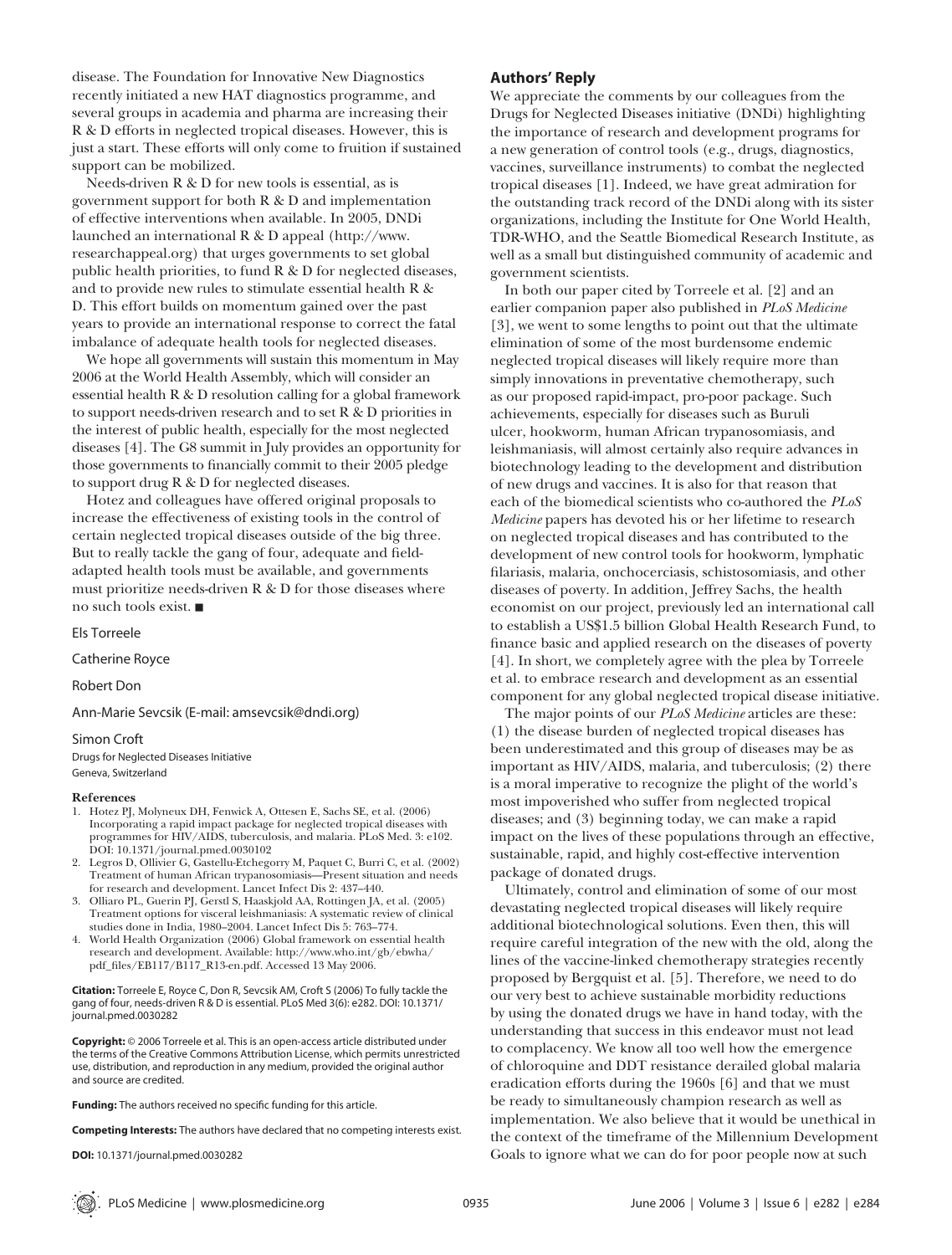a low cost [7], as we know that research takes time to come to fruition in terms of products, policies, financing, and practice. Drugs of proven efficacy and quality are available now for some of the neglected tropical diseases, and they can be delivered despite the resource constraints in African health systems. It is gratifying to see a number of countries are now prioritizing the control or elimination of neglected tropical diseases as a national policy and are establishing budget lines to ensure sustainable implementation of the tools we have. There have been too many public health failures in the past—and so it is essential that we take the real opportunity to act on behalf of the world's poor.

### Peter J. Hotez (E-mail: mtmpjh@gwumc.edu)

The George Washington University Department of Microbiology and Tropical Medicine Washington, District of Columbia, United States of America

### David H. Molyneux

Liverpool School of Tropical Medicine Lymphatic Filariasis Support Centre Liverpool, United Kingdom

### Alan Fenwick

Imperial College London Infectious Disease Epidemiology St. Mary's Campus London, United Kingdom

#### Eric Ottesen

Emory University Rollins School of Public Health Atlanta, Georgia, United States of America

### Sonia Ehrlich Sachs

Jeffrey D. Sachs Columbia University The Earth Institute New York, New York, United States of America

#### **References**

- 1. Torreele E, Royce C, Don R, Sevcsik AM, Croft S (2006) To fully tackle gang of four, needs-driven R & D is essential. PLoS Med 3: e282. DOI: 10.1371/ journal.pmed.0030282
- 2. Hotez PJ, Molyneux DH, Fenwick A, Ottesen E, Sachs SE, et al. (2006) Incorporating a rapid-impact package for neglected tropical diseases with programs for HIV/AIDS, tuberculosis, and malaria. PLoS Med 3: e102. DOI: 10.1371/journal.pmed.0030102
- 3. Molyneux DH, Hotez PJ, Fenwick A (2005) Rapid impact interventions: How a policy of integrated control for Africa's neglected tropical diseases could benefit the poor. PLoS Med 2: e336. DOI: 10.1371/journal. pmed.0020336
- 4. Commission on Macroeconomics and Health (2001) Macroeconomics and health: Investing in health for economic development. Geneva: World Health Organization. Available: http://www.un.org/esa/coordination/ ecosoc/docs/RT.K.MacroeconomicsHealth.pdf. Accessed 9 May 2006.
- 5. Bergquist NR, Leonardo LR, Mitchell GF (2005) Vaccine-linked chemotherapy: Can schistosomiasis control benefit from an integrated approach? Trends Parasitol 21: 112–117.
- 6. Hotez PJ (2004) The NIH Roadmap and the developing world. J Invest Med 52: 246–247.
- 7. Fenwick A, Molyneux D, Nantulya V (2005) Achieving the Millennium Development Goals. Lancet 365: 1029–1030.

**Citation:** Hotez PJ, Molyneux DH, Fenwick A, Ottesen E, Sachs SE, et al. (2006) Authors' reply. PLoS Med 3(6): e284. DOI: 10.1371/journal.pmed.0030284

**Copyright:** © 2006 Hotez et al. This is an open-access article distributed under the terms of the Creative Commons Attribution License, which permits unrestricted use, distribution, and reproduction in any medium, provided the original author and source are credited.

Funding: The authors received no specific funding for this article.

**Competing Interests:** PJH is partially supported by the Bill and Melinda Gates Foundation, Seattle, Washington, United States of America, through the Human Hookworm Vaccine Initiative of the Albert B. Sabin Vaccine Institute, Washington, District of Columbia, United States of America. He is an inventor on an international patent application (PCT/US02/33106; filed November 11, 2002) entitled "Hookworm Vaccine." The patent was filed in the United States, Brazil, India, China, and Mexico. If awarded, the patent would belong to The George Washington University, with an exclusive license to the Human Hookworm Vaccine Initiative of the Albert B. Sabin Vaccine Institute, a nonprofit (501(c)3) organization devoted to increasing the use of vaccines worldwide. Because hookworm is a neglected disease afflicting the poorest of the poor in developing countries, a hookworm vaccine has no anticipated commercial value or income-generating potential. The rationale for filing a patent is to ensure that the vaccine is developed for those who need it in developing countries and to encourage vaccine manufacturers in developing countries to work with the Albert B. Sabin Vaccine Institute for manufacture of the hookworm vaccine. The first-generation hookworm vaccine, the Na-ASP-2 Hookworm Vaccine, was developed entirely in the nonprofit sector through the Human Hookworm Vaccine Initiative of the Albert B. Sabin Vaccine Institute. PJH is also co-chair of the Scientific Advisory Council of the Albert B. Sabin Vaccine Institute (he receives no compensation for this activity). DHM is partially supported by the United Kingdom Department for International Development and by GlaxoSmithKline, London, United Kingdom, and participates in the Mectizan Expert Committee/Albendazole Coordination meetings, which are supported by Merck, Whitehouse Station, New Jersey, United States of America, and by GlaxoSmithKline, London, United Kingdom. AF is director of the Schistosomiasis Control Initiative, which is supported by the Bill and Melinda Gates Foundation, Seattle, Washington, United States of America. EO is supported through the Task Force for Child Survival and Development and the Carter Center, Atlanta, Georgia, United States of America; by the Bill and Melinda Gates Foundation, Seattle, Washington, United States of America; by GlaxoSmithKline, London, United Kingdom; and by the Global Alliance to Eliminate Lymphatic Filariasis, Liverpool, United Kingdom. SES declares that she has no competing interests. JDS is partially supported by the United Nations, New York, New York, United States of America.

**DOI:** 10.1371/journal.pmed.0030284

# **Response from Savioli and Colleagues from the Department of Neglected Tropical Diseases, World Health Organization**

## **Lorenzo Savioli, Dirk Engels, Denis Daumerie, Jean Jannin, Jorge Alvar, Kingsley Asiedu, Marc Gastellu-Etchegorry, Pere Simarro, Silvio P. Mariotti**

We have read the article by Hotez et al. [1] and the letter by Torreele et al. [2].

The priority today is immediate action to expand delivery of effective tools and to strengthen the capacity of health and innovative delivery systems in the poorest sections of endemic countries to tackle the control, elimination, and eradication of neglected tropical diseases (NTDs). To this end, it is extremely important that all these neglected diseases be placed on the global public health agenda.

Approximately 1 billion people—one person in every six—suffer from one or more NTDs, such as Buruli ulcer, cholera, cysticercosis, dengue and dengue hemorrhagic fever, dracunculiasis (Guinea-worm disease), food-borne trematode infections, hydatidosis, leishmaniasis, lymphatic filariasis, onchocerciasis, schistosomiasis, soil-transmitted helminthiasis, trachoma, Chagas disease, and human African trypanosomiasis. Several of these diseases are vector borne. Some diseases affect individuals throughout their lives, causing a high degree of morbidity and physical disability and, in certain cases, gross disfigurement. Others are acute infections, with transient, severe, and sometimes fatal outcomes. Patients can face social stigmatization and abuse, which only adds to the already heavy disease burden. The common denominator of all the NTDs is that these diseases are invariably the diseases of the poorest in low-income countries.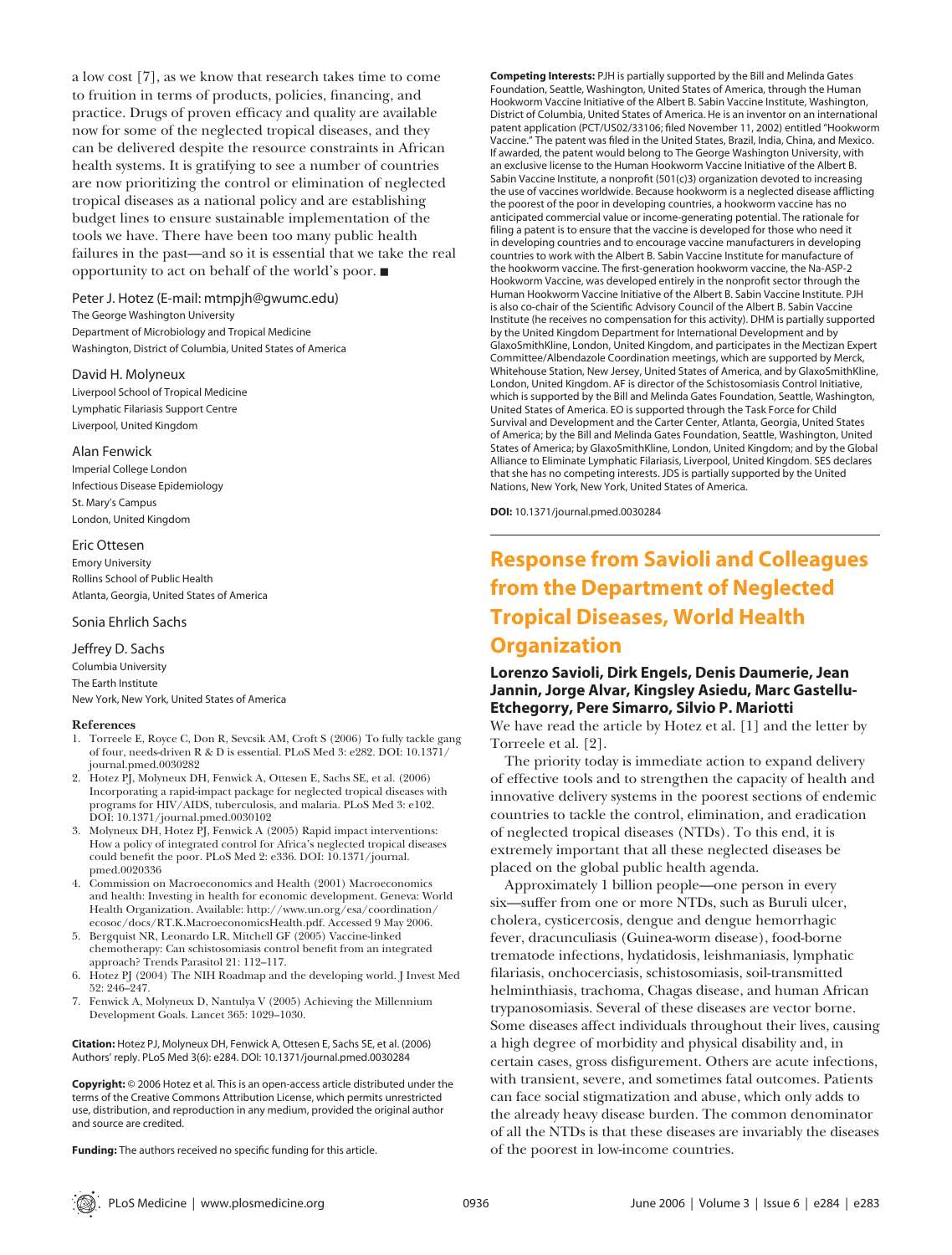For the majority of these diseases, inexpensive or donated drugs are available for their prevention and control or are part of strategies for control and elimination. These, when used on a large scale, are able to wipe out the burden caused by these ancient scourges of humanity. For leprosy, treatment with effective antibiotics, now kindly donated by Novartis, is leading to the elimination of this ancient disabling disease. In the case of blinding trachoma, the use of the recommended SAFE strategy (surgery, antibiotic therapy, facial cleanliness, and environmental improvement), including an effective antibiotic, donated by Pfizer through an ad hoc initiative (the International Trachoma Initiative), is enhancing the progress towards final elimination. Large-scale, regular treatment plays a central role in the control of many NTDs such as filariasis, onchocerciasis, schistosomiasis, and soil-transmitted nematode infections. For example, regular chemotherapy against intestinal worms reduces mortality and morbidity in preschool children, improves the nutritional status and academic performance of schoolchildren, and improves the health and well-being of pregnant women and their infants.

There is a second group of NTDs for which the only clinical option currently available is systematic case-finding and management at an early stage. These diseases include Buruli ulcer, Chagas disease, cholera and other diarrhoeal diseases, human African trypanosomiasis, and leishmaniasis. Simple diagnostic tools and safe and effective treatment regimens urgently need to be developed for these diseases. However, even for these infections, systematic and widespread use of the present "imperfect" tools at an early stage of disease can dramatically reduce mortality, morbidity, and disability. For others, vector-control tools are available and present the main method for successful transmission control, as in the case of Chagas disease.

There are examples of great successes in the fight against NTDs in both these groups, and these offer optimism for the future. Since 1985, 14.5 million patients have been cured of leprosy through multidrug therapy; today, fewer than 1 million people are newly affected by the disease. Before the start of the Guinea-worm Eradication Programme in the early 1980s, an estimated 3.5 million people were infected with the disease in 20 endemic countries. In 2005, only about 10,000 cases were reported in nine endemic countries, and the programme is moving towards eradication by 2009.

The control of onchocerciasis has freed more than 25 million hectares of previously onchocerciasis-infested land and made it available for resettlement and agricultural cultivation, thereby considerably improving rural development prospects in Africa and Latin America. During the last years, thanks to public–private partnerships with sanofi-aventis, human African trypanosomiasis control activities have increased, raising the total number of people screened through active case-finding and subsequently increasing the access to diagnosis and treatment of affected populations. These constant efforts have led to a substantial and regular decline in the number of new cases. The number of people infected, which were estimated at 300,000 cases in 1995, has been reduced to 50,000–70,000 in 2005 [3].

In other words, the area of NTDs is not only an area lacking drugs and tools that can effectively treat affected individuals and communities, but an area of action. As an example, praziquantel, a very effective, safe, and relatively cheap single-dose drug (approximately 20 Euro cents per

dose) to treat schistosomiasis, affecting in Africa alone at least 160 million people, is not accessible to those in need due to lack of financial resources to purchase and deliver it. We also have a series of other effective antischistosomal drugs, such as oxamniquine and metrifonate, that could again be made available in case resistance to praziquantel were to develop. Triclabendazole, the only effective drug against fascioliasis, has been on the market for veterinary use for over 20 years and is still not widely available for human use. Other drugs to tackle onchocerciasis and lymphatic filariasis are generously given free by the producers, Merck and GlaxoSmithKline, but more funds are required to deliver them to the millions in need.

These and many other highly effective drugs developed in the late 1970s are now out of patent but still not available to poor communities. We are well aware that "market mechanisms" will never solve the problem of access to effective drugs in the poorest communities of the low-income countries. Therefore, drug donations and funds for drug delivery are needed to tackle a problem that is intimately linked to underdevelopment and marginalization.

Global health development policies must also be more balanced in allocating resources to research and control. For instance, the recent resolution of the European Parliament [4] is indeed a sign of great progress. However, this document tackles disproportionately the lack of tools and the need for research in drug development. We believe that above all—priority should be given to generating resources to deliver the drugs already available to those in need while monitoring their use and efficacy.

WHO is expanding activities in this area. WHO has very recently developed guidelines towards effective integrated implementation of large-scale preventive chemotherapy strategies in consultation with Member States, academic organizations, and other partners. We believe these guidelines will be essential for Member States and interested non-governmental organizations to tackle the problem of NTDs in their countries on a large scale.

We agree that this need for immediate action in the medium- and long-term must be backed up by research and development of new drugs, vaccines (like those presently developed against hookworms), diagnostics, and other tools. We believe that focusing mainly on research and development at this stage is overshadowing the importance of reducing mortality, morbidity, and disability now with the existing technology.

Lorenzo Savioli (E-mail: saviolil@who.int) Dirk Engels Denis Daumerie Jean Jannin Jorge Alvar Kingsley Asiedu Marc Gastellu-Etchegorry Pere Simarro

World Health Organization Department of Control of Neglected Tropical Diseases Geneva, Switzerland

Silvio P. Mariotti World Health Organization